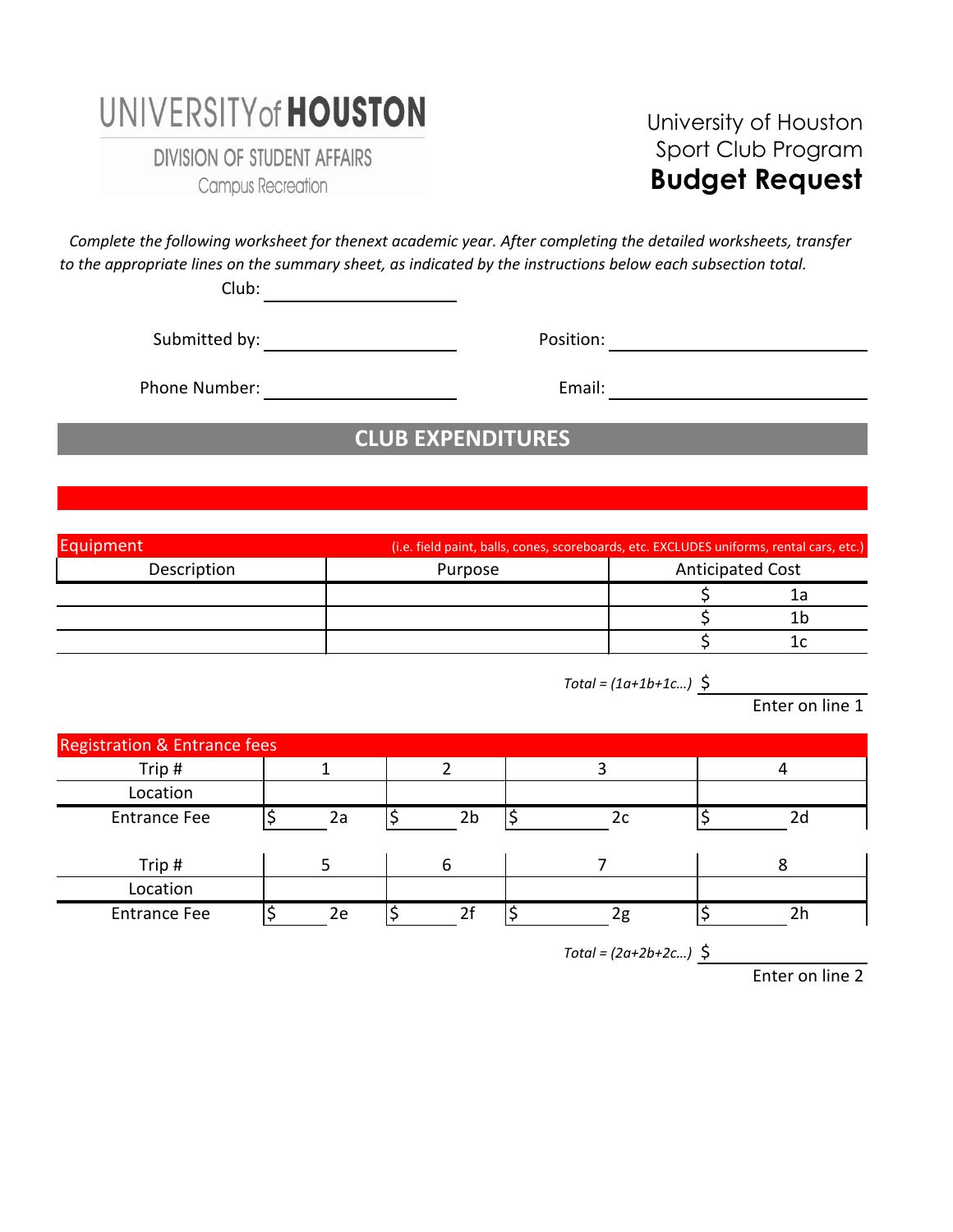| League Membership Dues (If Applicable) |                |              |
|----------------------------------------|----------------|--------------|
| Total TEAM league dues:                | 3a             |              |
| Name of League:                        | 3 <sub>b</sub> |              |
| Name of League:                        | 3c             |              |
|                                        |                |              |
|                                        |                | $Total = 3a$ |

Enter on line 3

| <b>Facility Charges (If Applicable)</b> |         | (i.e. practice, home competition venues, etc.) |  |
|-----------------------------------------|---------|------------------------------------------------|--|
| Facility                                | Purpose | <b>Anticipated Cost</b>                        |  |
|                                         |         | 4а                                             |  |
|                                         |         | 4ł                                             |  |
|                                         |         |                                                |  |
|                                         |         |                                                |  |

*Total = (4a+4b+4c+4d)* \$

Enter on line 4

| <b>Uniforms</b> |         |                         | (i.e. jerseys, shirts, socks, shorts, etc.) |
|-----------------|---------|-------------------------|---------------------------------------------|
| Description     | Purpose | <b>Anticipated Cost</b> |                                             |
|                 |         |                         | 5a                                          |
|                 |         |                         | 5b                                          |
|                 |         |                         | 5c                                          |
|                 |         |                         | 5c                                          |

*Total = (5a+5b+5c…)* \$

Enter on line 5

| <b>Medical Supplies</b> |         |                         |                |
|-------------------------|---------|-------------------------|----------------|
| Description             | Purpose | <b>Anticipated Cost</b> |                |
|                         |         |                         | 6а             |
|                         |         |                         | 6 <sub>b</sub> |
|                         |         |                         | 6c             |
|                         |         |                         | 6d             |

*Total = (6a+6b+6c…)* \$

Enter on line 6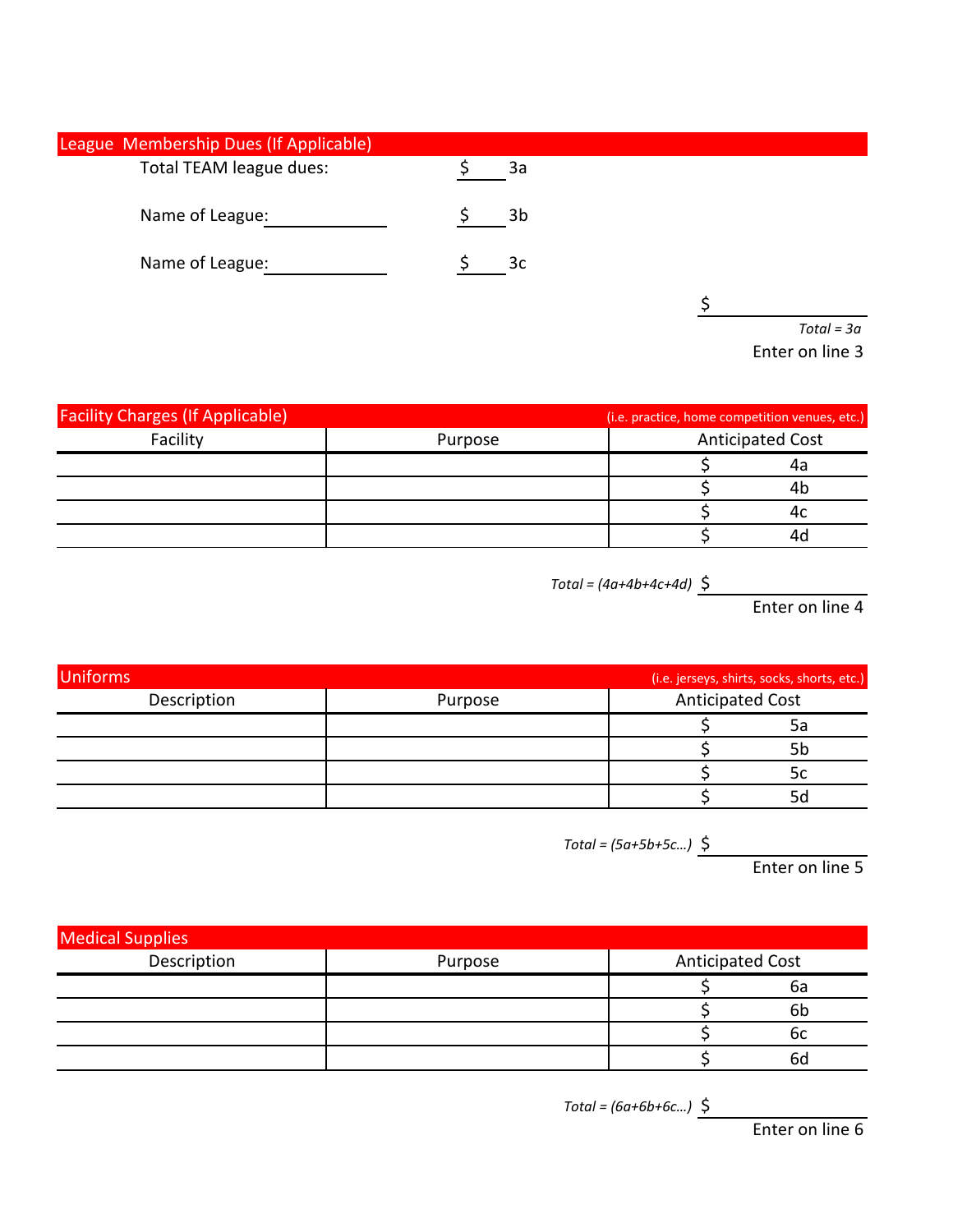|                        | <b>Home Game Expenses</b>        |                        |                          |                  |                    |                                    |                 |                  |
|------------------------|----------------------------------|------------------------|--------------------------|------------------|--------------------|------------------------------------|-----------------|------------------|
|                        | Game #                           | $\mathbf{1}$           | $\overline{2}$           | $\overline{3}$   | $\overline{4}$     | Subtotal:                          |                 |                  |
|                        | Venue                            | $\overline{\varsigma}$ | \$                       | \$               | \$                 | Venue                              |                 | 7a               |
|                        | <b>Officials</b>                 | $\overline{\xi}$       | $\overline{\mathcal{L}}$ | $\overline{\xi}$ | \$                 | <b>Officials</b>                   | $rac{\xi}{\xi}$ | 8a               |
|                        | Other                            | \$                     | \$                       | $\overline{\xi}$ | $\overline{\xi}$   | Other                              |                 | 9a               |
|                        |                                  |                        |                          |                  |                    |                                    |                 |                  |
|                        | Game #                           | 5                      | 6                        | $\overline{7}$   | 8                  | Subtotal:                          |                 |                  |
|                        | Venue                            | \$                     | \$                       | \$               | \$                 | Venue                              |                 | 7b               |
|                        | Officials                        | $\overline{\xi}$       | $\zeta$                  | $\varsigma$      | $\zeta$            | <b>Officials</b>                   | $rac{5}{5}$     | 8b               |
|                        | Other                            | $\overline{\xi}$       | \$                       | \$               | \$                 | Other                              |                 | 9 <sub>b</sub>   |
|                        |                                  |                        |                          |                  |                    |                                    |                 |                  |
|                        |                                  |                        |                          |                  |                    | Total venue = $(7a+7b)$ \$         |                 |                  |
|                        |                                  |                        |                          |                  |                    |                                    |                 | Enter on line 7  |
|                        |                                  |                        |                          |                  |                    | Total Officials= $(8a+8b)$ \$      |                 |                  |
|                        |                                  |                        |                          |                  |                    |                                    |                 | Enter on line 8  |
|                        |                                  |                        |                          |                  |                    | Total other services= $(9a+9b)$ \$ |                 |                  |
|                        |                                  |                        |                          |                  |                    |                                    |                 | Enter on line 9  |
|                        |                                  |                        |                          |                  |                    |                                    |                 |                  |
| <b>Hotel Fees</b>      |                                  |                        |                          |                  |                    |                                    |                 |                  |
|                        | Trip#                            |                        | $\mathbf{1}$             |                  | $\overline{2}$     | $\mathbf{3}$                       |                 | 4                |
|                        | Location                         |                        |                          |                  |                    |                                    |                 |                  |
|                        | Fee                              | \$                     | 10a                      | $\varsigma$      | 10 <sub>b</sub>    | $\varsigma$<br>10 <sub>c</sub>     | ٩               | 10d              |
|                        | Trip#                            |                        | 5                        |                  | 6                  | $\overline{7}$                     |                 | 8                |
|                        | Location                         |                        |                          |                  |                    |                                    |                 |                  |
|                        | Fee                              | $\zeta$                | 10e                      | $\zeta$          | 10f                | \$<br>10 <sub>g</sub>              | $\varsigma$     | 10h              |
|                        |                                  |                        |                          |                  |                    |                                    |                 |                  |
|                        |                                  |                        |                          |                  |                    | $Total = (10a+10b+10c)$ \$         |                 |                  |
|                        |                                  |                        |                          |                  |                    |                                    |                 | Enter on line 10 |
|                        |                                  |                        |                          |                  |                    |                                    |                 |                  |
|                        |                                  |                        |                          |                  |                    |                                    |                 |                  |
|                        |                                  |                        |                          |                  |                    |                                    |                 |                  |
|                        |                                  |                        |                          |                  | <b>CLUB INCOME</b> |                                    |                 |                  |
|                        |                                  |                        |                          |                  |                    |                                    |                 |                  |
| <b>Membership Dues</b> |                                  |                        |                          |                  |                    |                                    |                 |                  |
|                        | Membership dues per participant: |                        |                          |                  | \$                 | 11a                                |                 |                  |

Membership dues to be paid in our office by the following date:

*Total = (11aX11b)* \$

Enter on line 11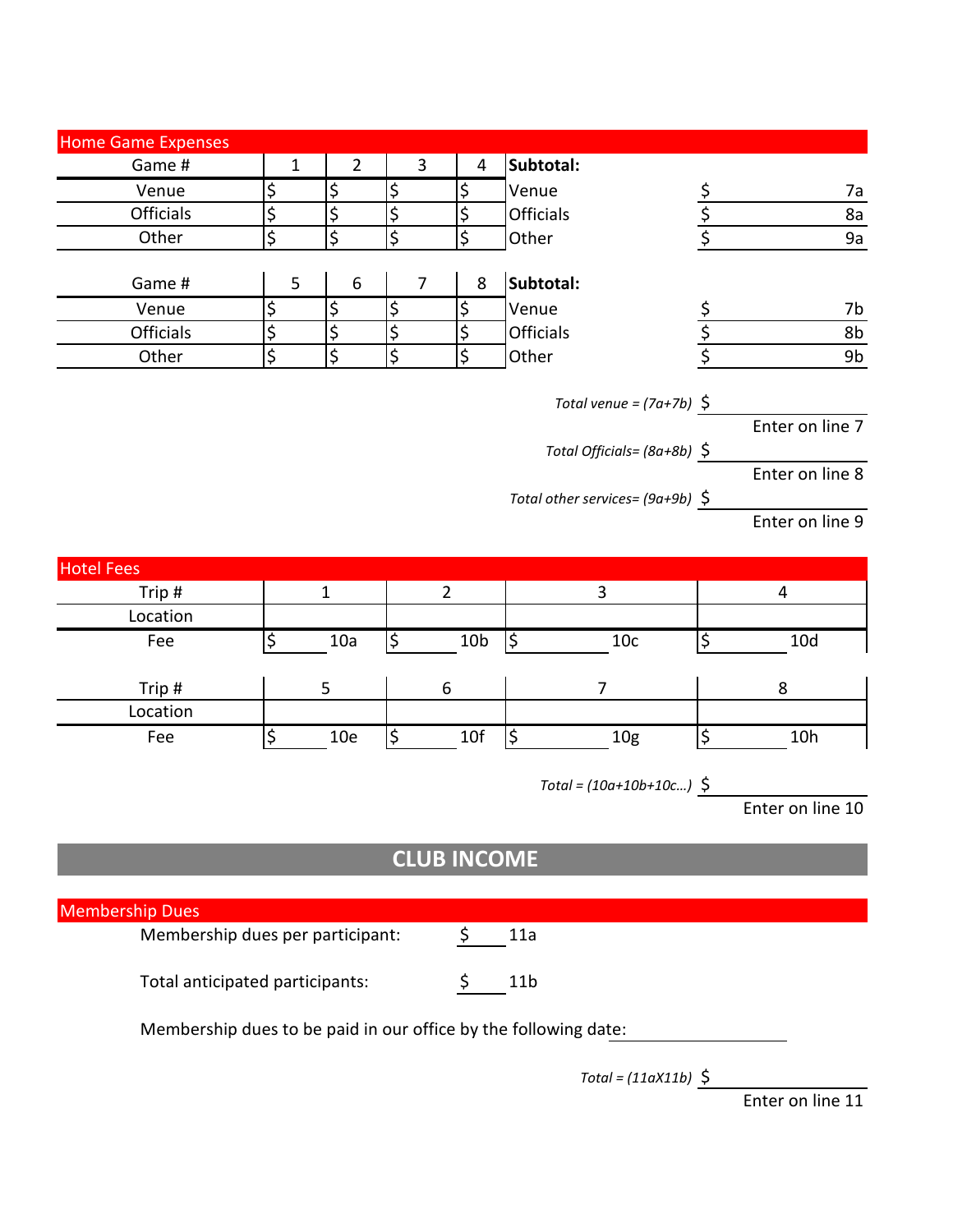| <b>Entry Fees (Hosted Events)</b>                                             |                                         |                                    |
|-------------------------------------------------------------------------------|-----------------------------------------|------------------------------------|
| Total games or tournaments:                                                   | 12a                                     |                                    |
| # of teams anticipated / event:                                               | 12 <sub>b</sub>                         |                                    |
| Entry fee / team / event:                                                     | 12c                                     |                                    |
|                                                                               | Total = $(12aX12bX12c)$ \$              | Enter on line 12                   |
| Other Income                                                                  |                                         | (Do not include any gift amounts.) |
| Total anticipated fundraising:                                                | 13a<br>\$                               |                                    |
| Total anticipated donations:                                                  | 13 <sub>b</sub><br>\$                   |                                    |
| Sources of income not listed:<br>Please specify sources of income not listed. | 13c<br>S.<br>$Total = (13a+13b+13c)$ \$ | Enter on line 13                   |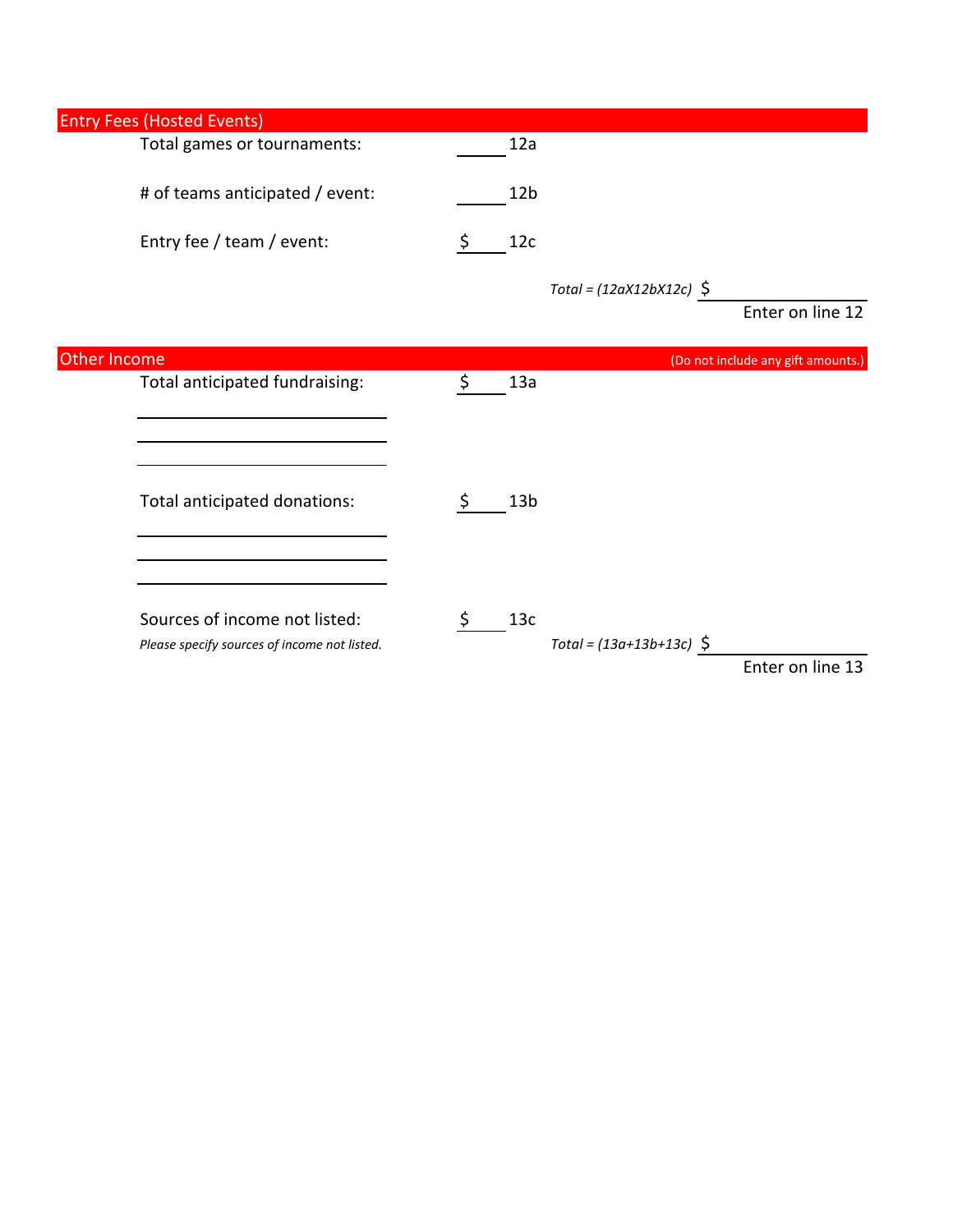#### **DETAILED EXPLANATIONS**

Please explain the rationale for your requested funding amount.

Please explain your anticipated fundraising efforts in detail.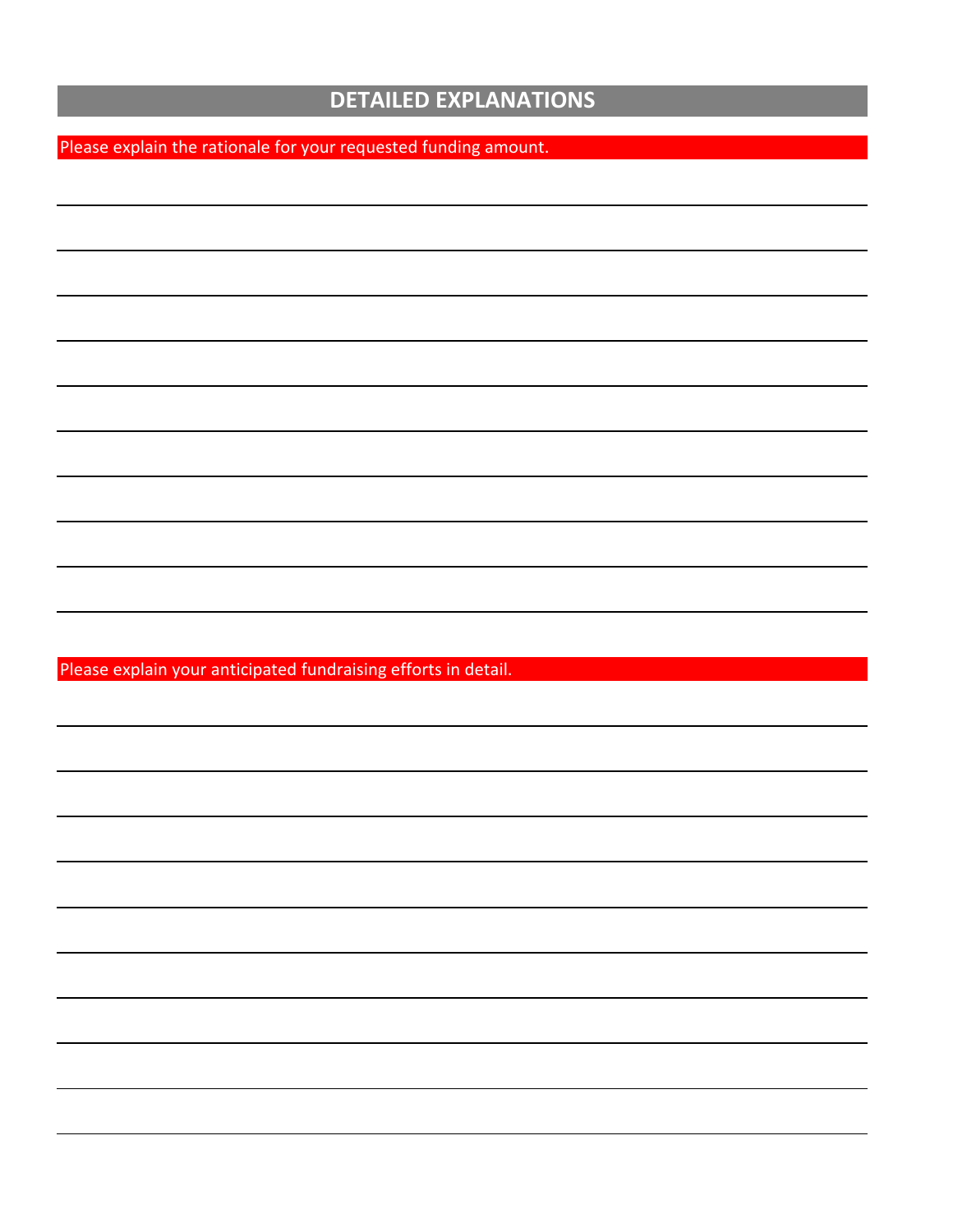| Please detail the amount each club member will be required to pay.      |
|-------------------------------------------------------------------------|
| (This includes dues, out of pocket expenses, equipment, uniforms, etc.) |

Use this space for other aspects of the requested club budget you wish to detail or explain.